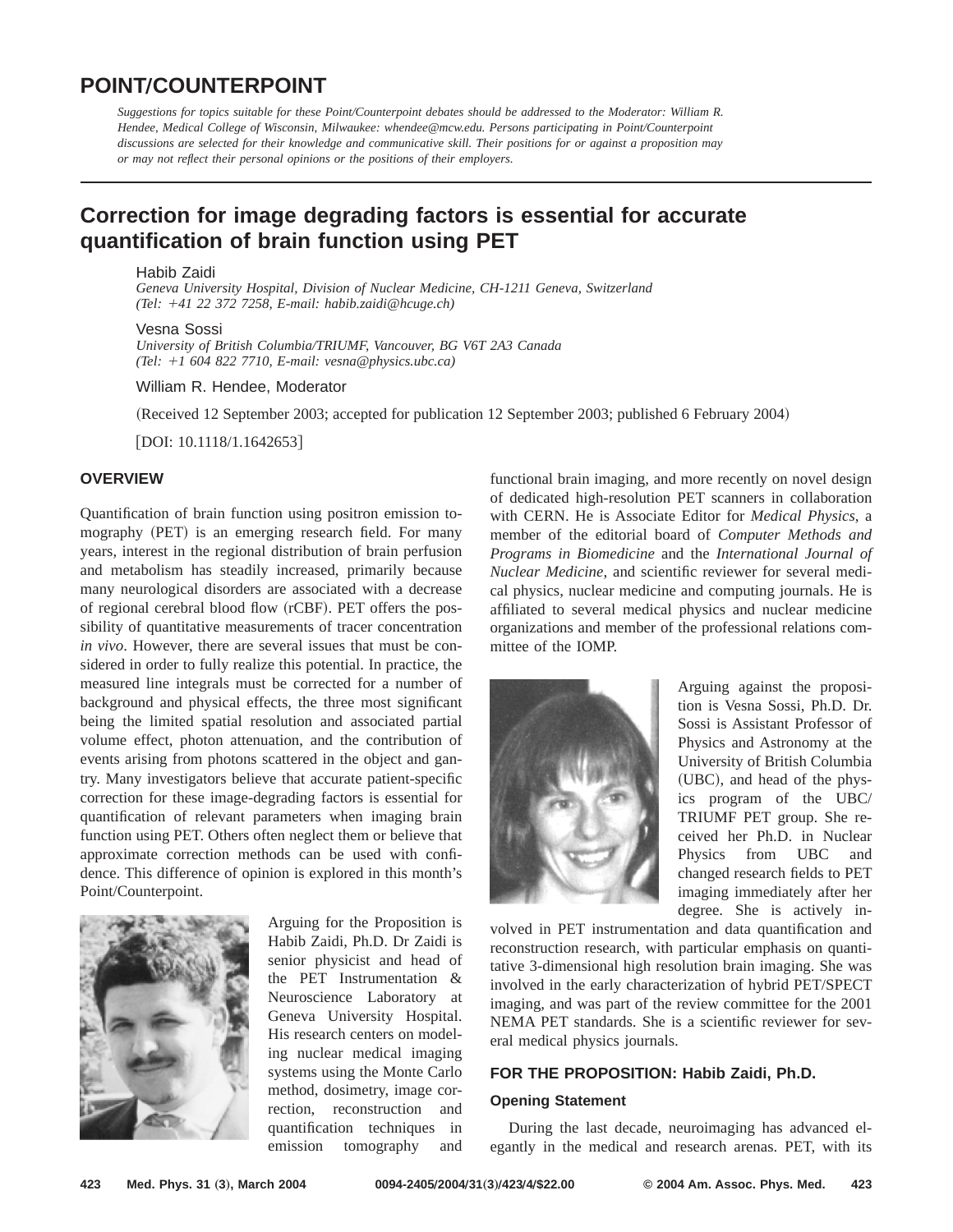superior sensitivity and spatial resolution, appears uniquely suited to take the lead in this promising field of imaging. Convincing clinical evaluations and research investigations of PET are providing clinicians and neuroscientists with relevant functional information in various pathologies including cerebrovascular disorders, brain trauma, epilepsy, dementia, Parkinson's disease and brain tumors, and in mental disorders such as depression, schizophrenia and obsessivecompulsive disorders. Within the context of functional brain imaging, the aim of quantification is to provide a reliable numerical measure of brain function. For quantitative analysis of PET images, several image-degrading effects must be accounted for, including poor signal-to-noise ratio, limited spatial resolution, and spatially-varying loss or corruption of signal due to photon interactions with matter. Photon attenuation and contributions from scattered photons reduce the accuracy of measured activities and activity concentrations.<sup>1,2</sup> In addition, limited spatial resolution causes an object to appear enlarged if its true size is less than 2–3 times the system resolution. While the total reconstructed counts within the object are conserved, the count density is decreased from the true value because the data are ''smeared'' over a larger area. This characteristic is known as the partial volume effect.

Advances in quantification of brain function (blood flow, metabolism and receptor characteristics) with PET, especially for small structures such as the putamen and hippocampus, rely on two improvements: (1) hardware improvements to enhance spatial resolution and sensitivity, and addition of components to correct for degrading factors (e.g., electronically-delayed coincidence windows for subtraction of random coincidences, and transmission scanning for patient-specific attenuation correction); and  $(2)$  software improvements to attain better image quality and achieve more accurate quantification of relevant parameters. Significant progress has been made in the design of high-resolution 3D PET units with the capacity to acquire more accurate depthof-interaction information.3 Also, improved reconstruction algorithms have been proposed, and some have been incorporated into software supplied by manufacturers to endusers. In spite of improved algorithms for accurate smoothing of random coincidences, attenuation correction and scatter compensation, and partial-volume effect-correction, however, many PET users still do not correct for these factors, either because they lack confidence in the algorithms, or they do not appreciate the importance of the corrections owing to the absence of physics support in their institutions.

Earlier PET studies inconsistently reported aging-induced reductions in CBF, oxygen metabolism, and glucose metabolism. Metzler *et al.*<sup>4</sup> have shown that this observation may reflect the absence of correction for the dilution effect of age-related cerebral volume loss. The traditional approach to accounting for the partial volume effect in the quantification of brain PET images uses anatomical information derived from magnetic resonance imaging (MRI) and the spatial resolution characteristics of the PET unit. Although considered as a limiting factor, MR images are generally available for patients undergoing cerebral PET scanning through hosReconstruction of PET images without attenuation correction can cause excessive count densities and reduced image contrast in regions of low attenuation. Scatter qualitatively decreases contrast by misplacing events during reconstruction, and quantitatively causes errors in the reconstructed radioactivity concentrations by overestimating the actual activity. All of these effects can introduce artifacts into radionuclide images that complicate visual interpretation and cause profound errors in quantification. For these reasons, it is essential to understand both the physical processes that underlie the data acquisition process, and the methods that can be used to correct images for inaccuracies. These correction methods are now widely accepted by the nuclear medicine community as essential for achieving artifact-free, quantitatively accurate data.

In general, there is no rational motivation why sophisticated correction methods for all of the physical degrading effects should not be applied to brain PET images prior to extraction of relevant quantitative data in a clinical and research environment.

## **Rebuttal**

I agree with Dr. Sossi that accurate quantification requires extensive technical and organizational efforts that may be unaffordable for a clinical department with limited scientific support. The first question to be answered is ''What is expected from such studies?'' Investments should be comparable to expectations. The second interesting question is ''Would one expect similar results between images obtained with and without correction for the physical degrading effects?'' The answer would provide a true comparison of the effect of different correction techniques on relevant quantitative parameters when studying brain function using PET. Such an experiment would be difficult to perform with clinical data but should be easily performed using either experimental phantom measurements or Monte Carlo simulation studies, which have the advantage of being able to generate data sets in a controllable manner and switching on and off the effect of the physical degrading factors. Most studies concluded that correction methods improved the quantitative accuracy compared to the case where no corrections were applied.<sup>1</sup> No one would dispute the statement that significant progress in quantitative PET imaging has been made over the last few years as a result of improved correction methods for attenuation, scatter and partial-volume effect. The specific benefits of transmission-based attenuation correction, in contrast with calculated attenuation correction, are the subject of heated debate.<sup>2</sup> Contribution of scatter from outside the FOV remains a challenging issue that needs to be addressed carefully in whole-body imaging especially with large axial FOV 3D PET units. However, this is a less challenging issue in brain scanning. In PET activation studies characterized by low count statistics, subtraction-based scatter correction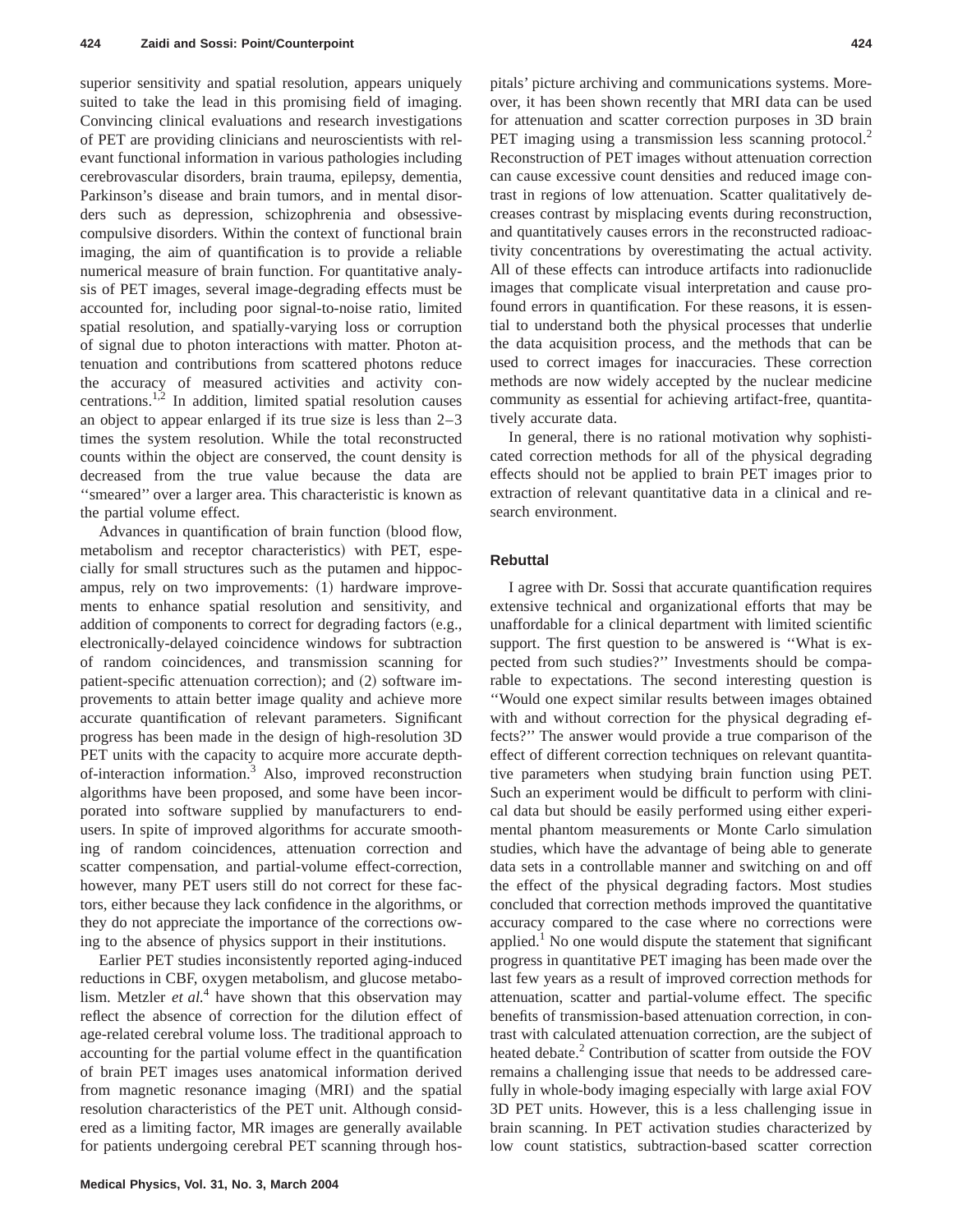methods add considerable noise, which jeopardizes the significance of statistical analysis. This problem has been tackled with iterative reconstruction-based scatter compensation techniques, where the scatter component is modeled within the projector/backprojector pair. This approach results in better noise properties than direct subtraction. Accurate scatter modeling has recently been achieved using computationally efficient fully 3D Monte Carlo simulation-based reconstructions.5 In addition, correction for partial volume effect might influence the results of statistical analysis in group comparisons. Using Statistical Parametric Mapping analysis performed on subjects with probable Alzheimer's disease and age-matched healthy volunteers, Matsuda *et al.*<sup>6</sup> have shown that the significance of the rCBF decrease in the bilateral amygdala and hippocampi disappeared after correction of partial volume effect, while the significant decrease in the bilateral parahippocampal gyri remained.

Reconstruction methods are continuously being improved, and scanner manufacturers are optimizing the performance of dedicated software by integrating latest algorithmic developments. Maximum *a posteriori* reconstructions using a Bayesian model in combination with a Poisson likelihood function and a Gibbs prior on the image provide images of higher resolution. The value of improved models to correct for attenuation, scatter, and partial-volume effects, performed on raw projection data, preliminary reconstructions, or integrated with the transition matrix of an iterative reconstruction algorithm, is still an open question and remains a good academic problem in functional brain imaging. This question requires further research and development.

#### **AGAINST THE PROPOSITION: Vesna Sossi, Ph.D.**

## **Opening Statement**

From an idealistic point of view, absolute quantification is certainly desirable to obtain a truthful representation of the biological process or metabolic function being imaged with PET. In the real world, however, we are faced with a variety of limitations, starting with the observation that PET radioactive decay is statistical in nature and therefore cannot be precisely determined. In addition, photons interact with all forms of matter, instrumentation is capable of only limited spatial, energy and temporal resolution and requires careful calibration, and patient motion during a scanning procedure produces blurred images. Correction algorithms exist for most of these effects. There are, however, three questions that must be addressed: What is the overall cost of applying the corrections, are the available corrections sufficiently accurate to increase the quantitative accuracy of the results, and, most importantly, are the corrections really necessary for every study in order to obtain clinically meaningful results? To answer these questions, four main sources of accuracy loss will be examined: attenuation, scatter, presence of random events and the partial volume effect.

Photon attenuation has been repeatedly identified as the single most important factor in the loss of quantification ability. However, attenuation corrections have also been identified as a significant source of errors because measured attenuation corrections can introduce additional noise in the images, thus reducing the image contrast, which is especially relevant in tumor imaging. Also, a mismatch between the spatial location of the subject during the emission and the transmission scans can introduce significant artifacts into attenuation-corrected images. Finally, the presence of metallic dental implants can introduce artifacts into brain images, not only when CT is used to determine the attenuation correction coefficient, as in new PET/CT scans, but also when a standard positron source is employed for attenuation correction.

Another aspect to be considered is that addition of a transmission scan generally lengthens the scanning procedure and increases the dose of radioactivity that must be administered to the patient. For example, in  ${}^{18}F$ -flurodeoxyglucose (FDG) PET imaging, a tracer uptake period is generally required after tracer injection and before initiation of scanning. If a post-injection transmission scan is not feasible, the patient must undergo a transmission scan first, and then either lie on the scanning bed for a considerable time before the emission scan is started, or leave the bed and then be carefully repositioned for the emission scan. In addition to reducing the useable scanner time, both options increase the risk of a position mismatch between the emission and transmission scan.

The clinical utility of this correction must also be addressed. Certainly there are PET studies where attenuation correction is essential such as determination of process rate constants with methods that use plasma-derived input functions. There are other applications, however, where attenuation correction is not only unnecessary, but even reported as detrimental. Bengel *et al.*<sup>8</sup> argue, for example, that nonattenuation corrected FDG images yield improved contrast between tumor and background. For head and neck tumors, for example, the contrast in nonattenuation corrected images is approximately twice that in attenuation corrected images.

Detection of scatter events is another major contributor to quantification loss. In 3D brain imaging, the fraction of scatter to total detected events can be as high as 40%. No fully accurate scatter correction methods are currently available. Available methods are based on scatter modeling using physics principles, and often fail to account for scatter originating from radioactivity outside of the field of view. The scatter fraction depends only on the thickness of material traversed by the photons; it does not depend on the injected dose or radiotracer distribution. Therefore, scatter only minimally affects the comparison of images obtained with the same radiotracer in the same patient.

The detection of random events adds a fairly uniform background across the field of view, and thereby reduces image contrast. In contrast to scatter, however, the number of random events is count-rate dependent. If the objective of the study is to compare between two conditions, the effect of random events can be minimized by maintaining similar count rates among scans.

The limited spatial resolution of the scanner causes the partial volume effect, which affects the estimate of radioactivity concentration for all objects that are smaller than the tomographic resolution element. This is often the case in